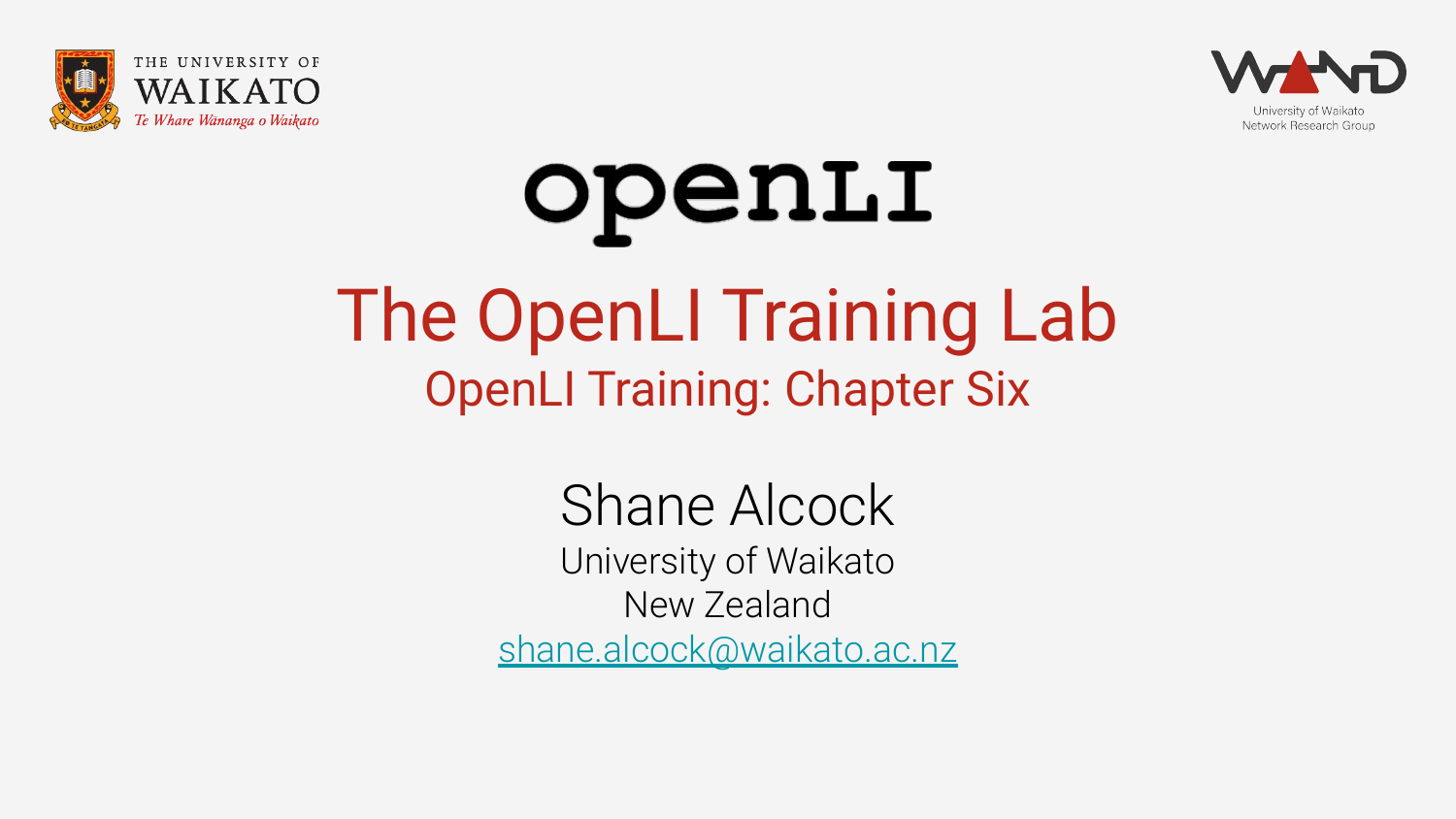- Sandbox environment for experimenting with OpenLI
	- Docker containers for each component
	- A fake LEA that will receive and output intercepts
	- No special hardware required, just a Linux server or laptop
	- Does NOT require a real network tap



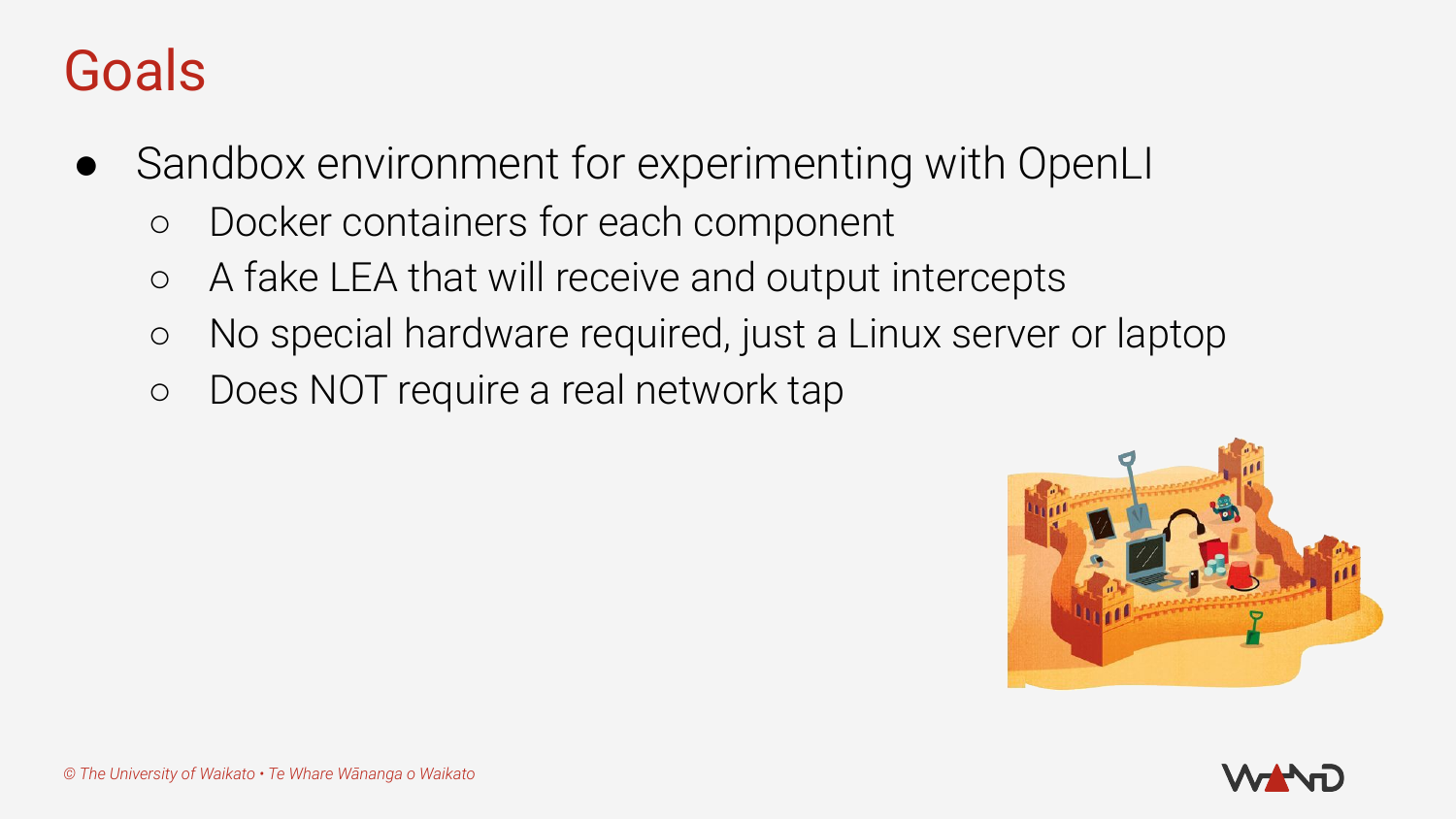- **Practice** 
	- Basic configuration of each OpenLI component
	- Starting the components
	- Checking logs for errors
	- Using the REST API to connect to an LEA
	- Using the REST API to provision new intercepts

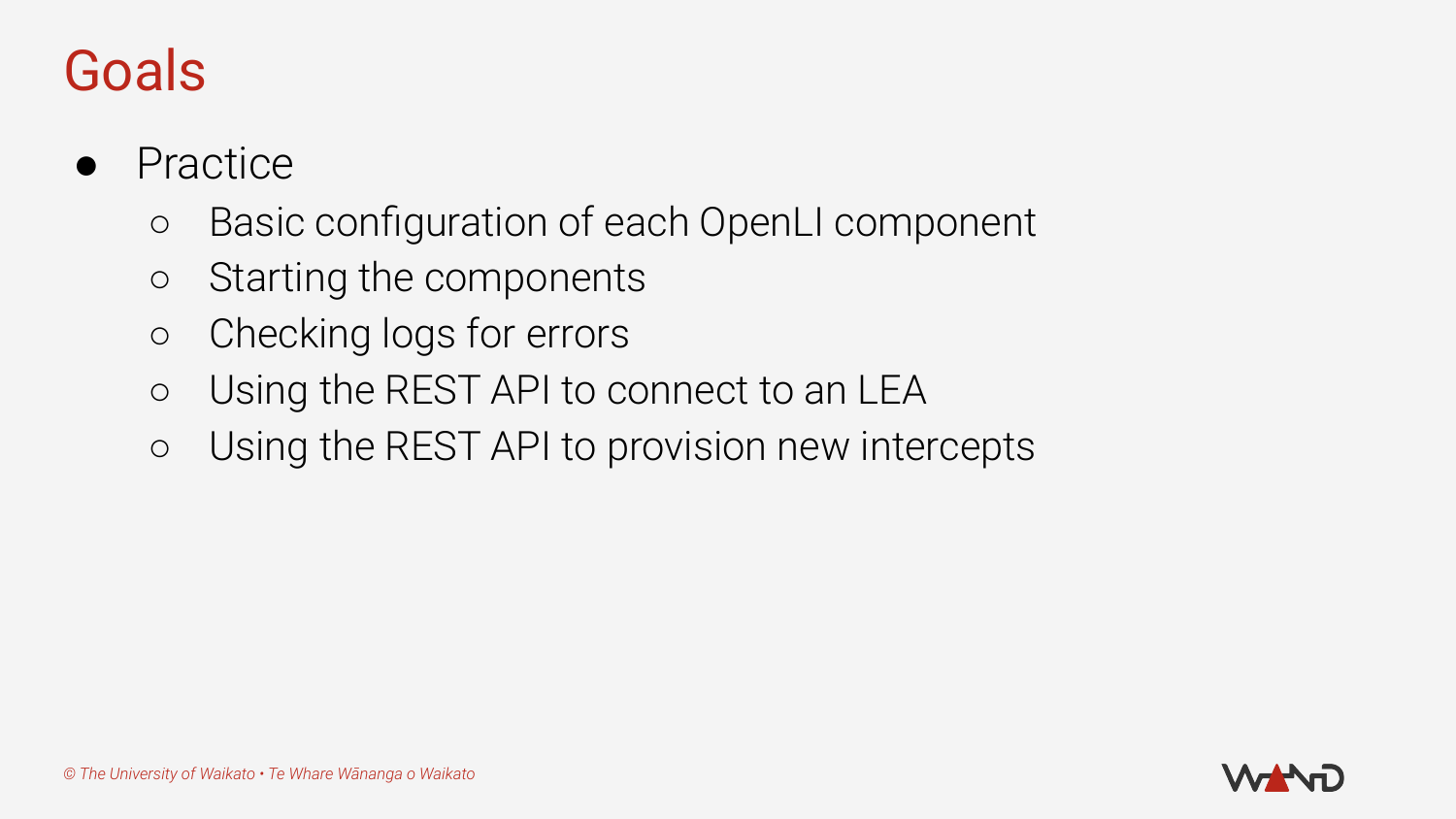- **Observe** 
	- Replay specific traffic patterns on demand
	- See interception results on the provided "fake" LEA
	- Experiment with pcaps from your own network



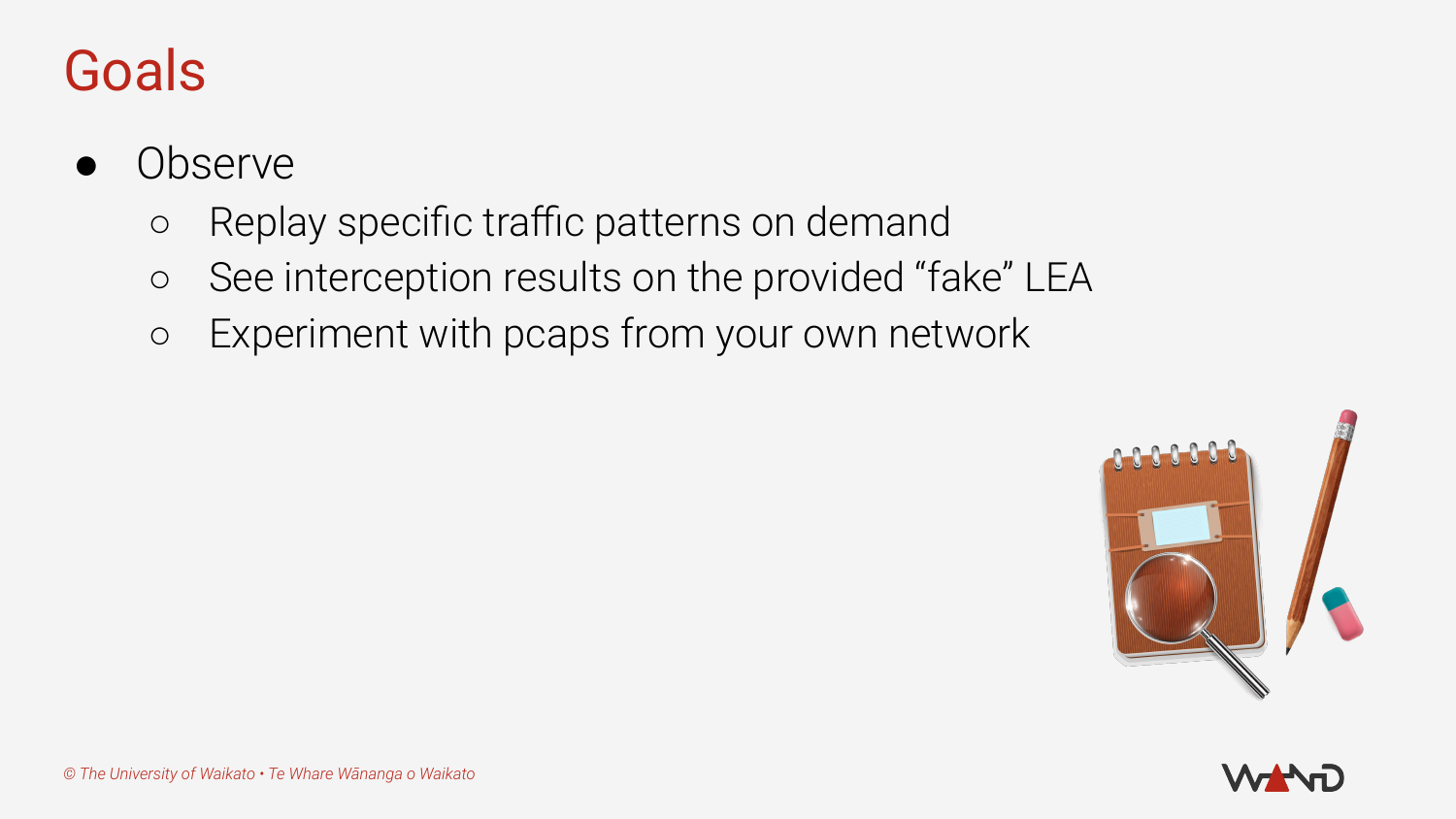#### ● Expand

- Introduce more advanced capabilities
- TLS, authentication, message brokering
- IPSec tunnels for agency connections



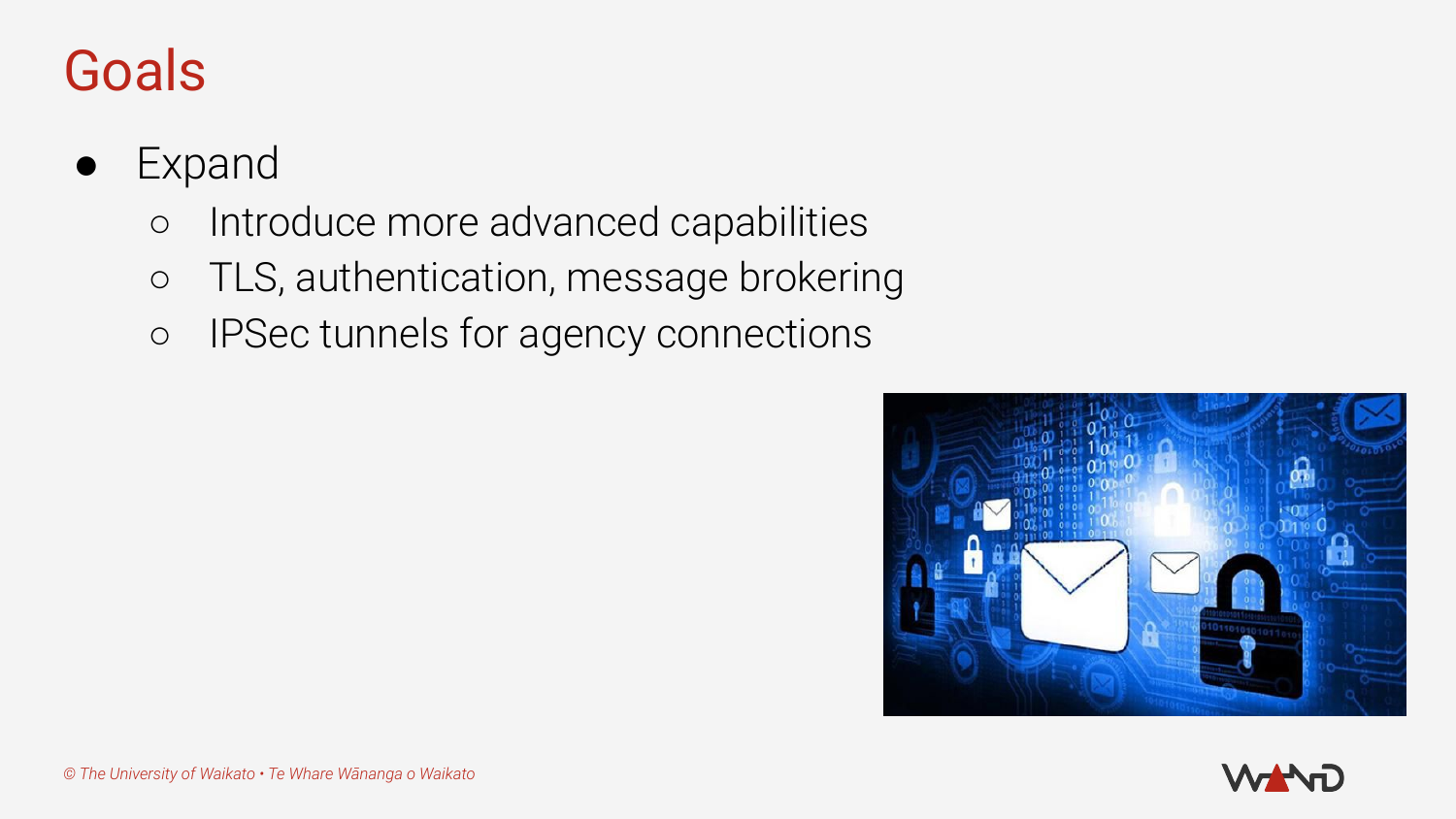## Docker

- Virtualised containers
	- Isolated
	- Lightweight
	- Shareable
	- Open source



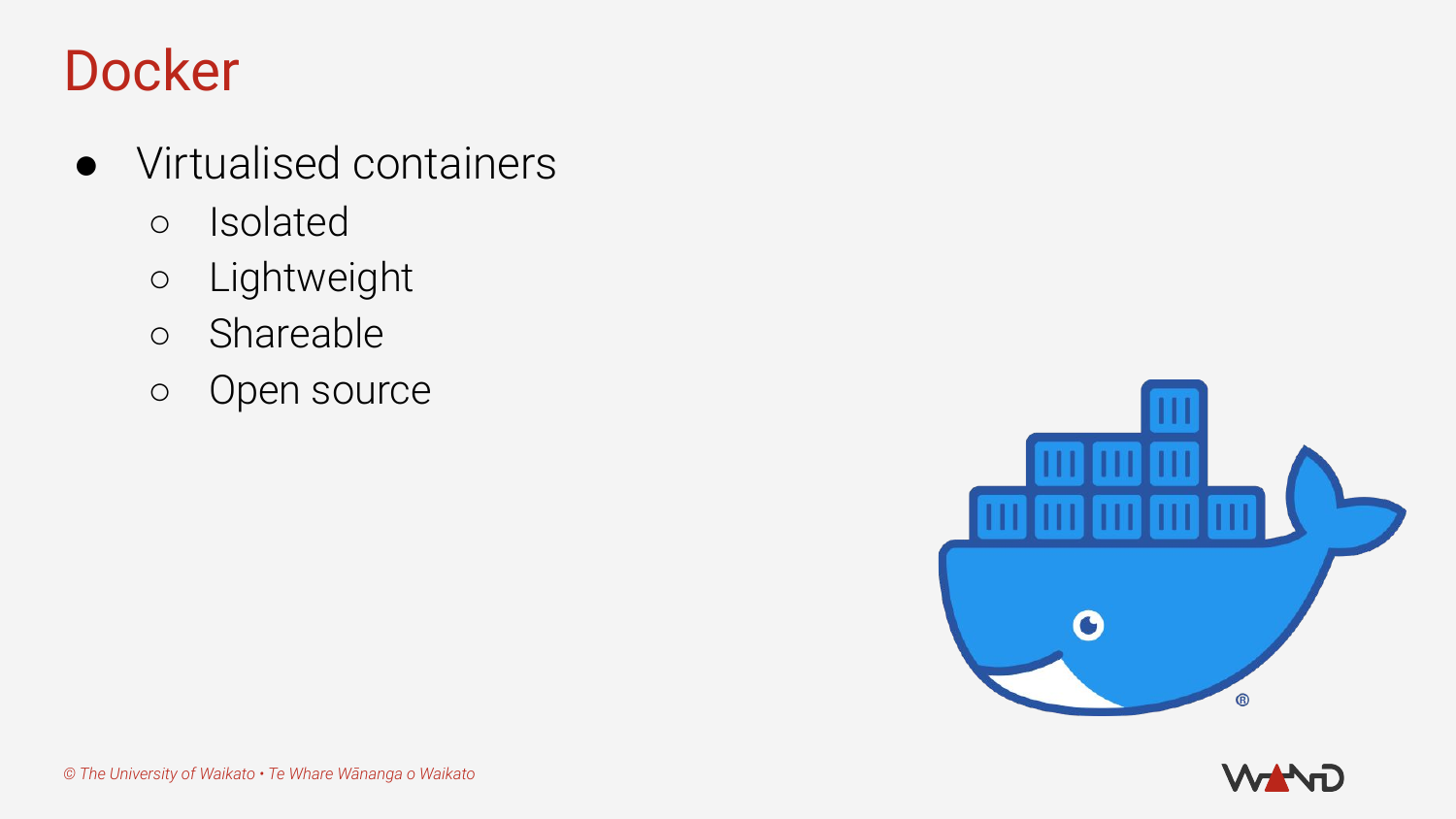### **Docker**

- Installing Docker for Linux
	- <https://docs.docker.com/engine/install/>
	- <https://docs.docker.com/engine/install/linux-postinstall/>

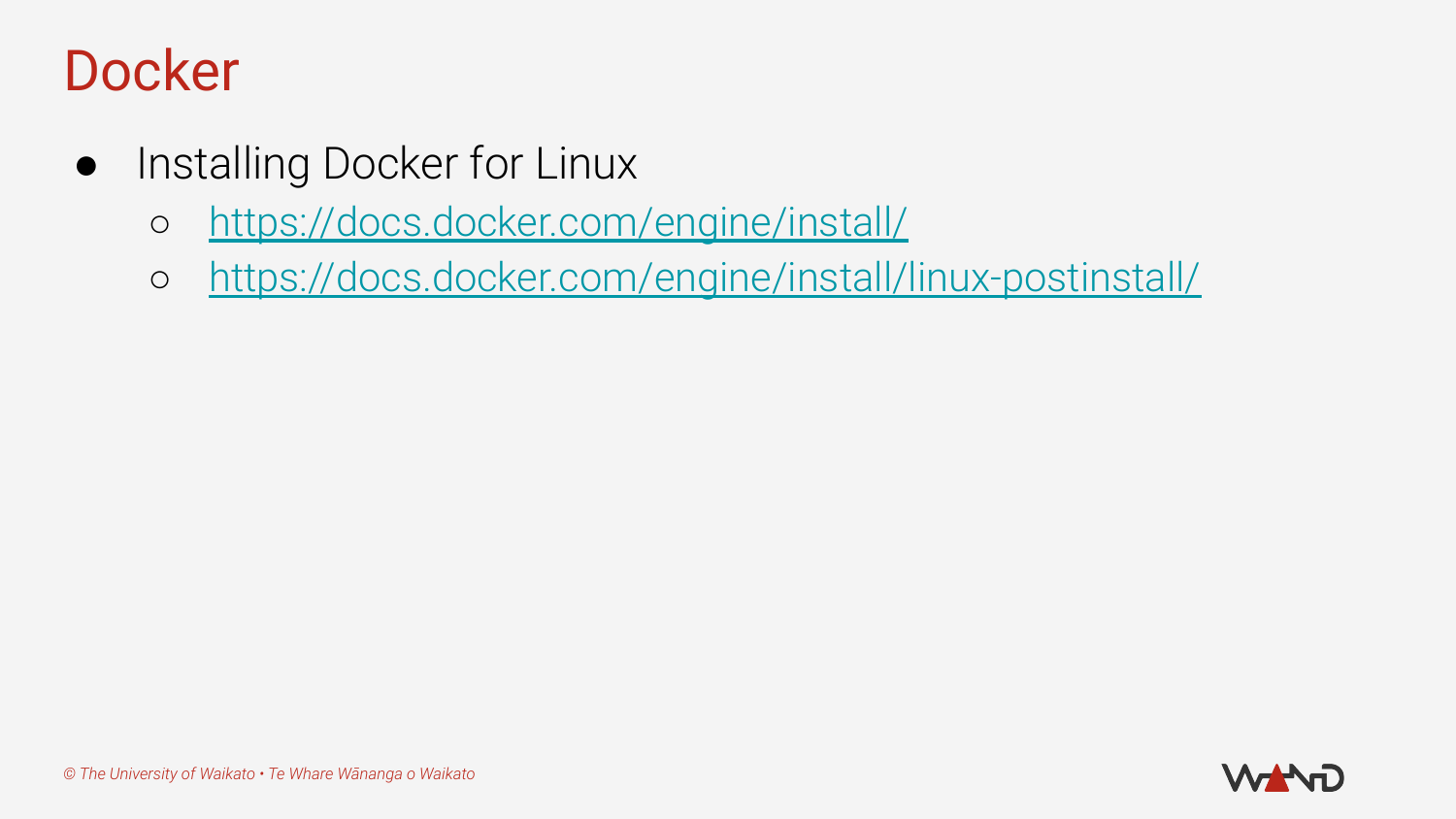# Build the Training Lab

- Download the latest version of the lab setup script ○ Install git first, if required
- \$ git clone https://github.com/wanduow/openli-training-lab.git



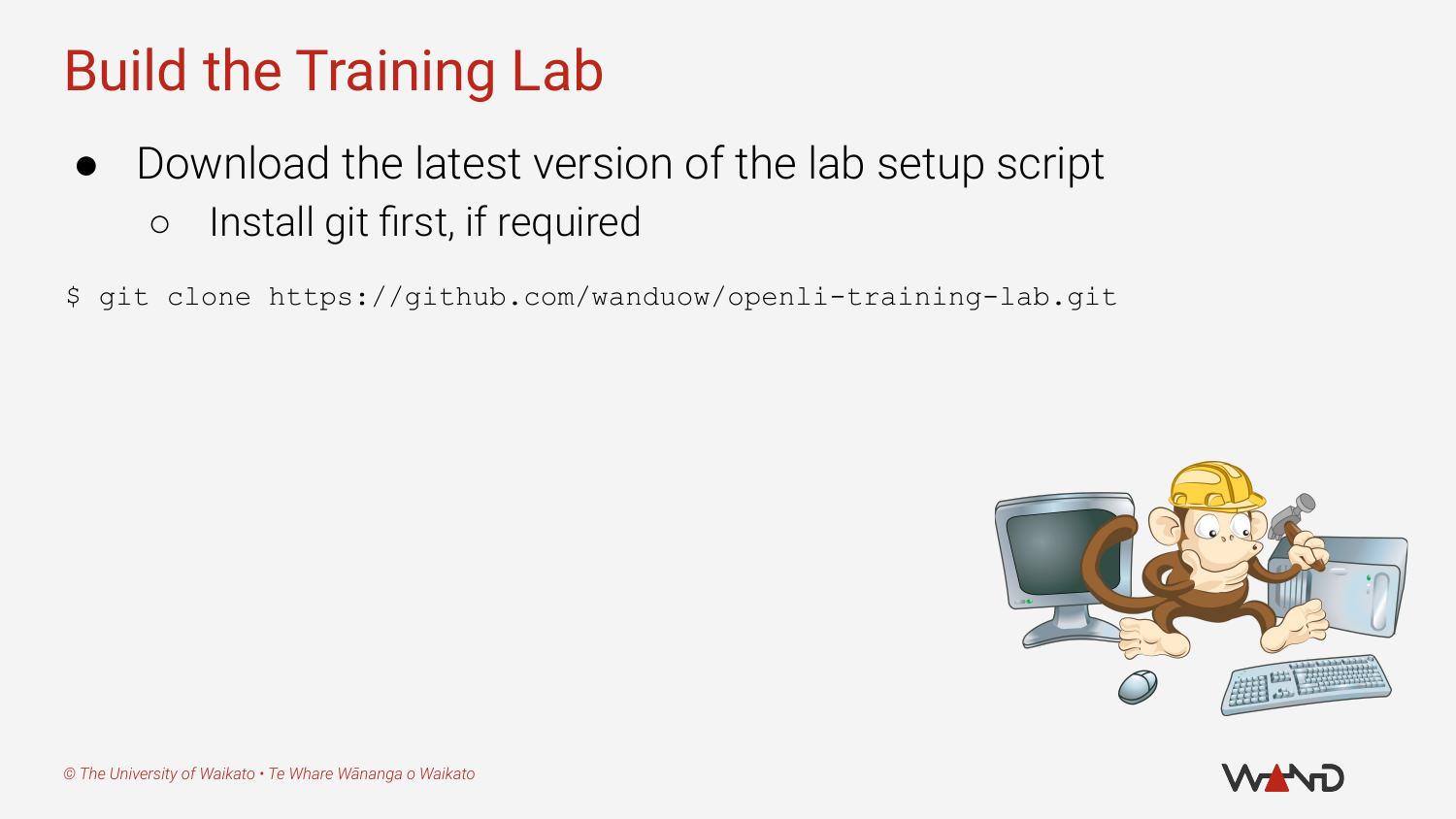# Build the Training Lab

- Run the setup script
	- Read the script first, just to be safe!
- \$ cd openli-training-lab
- \$ ./setup.sh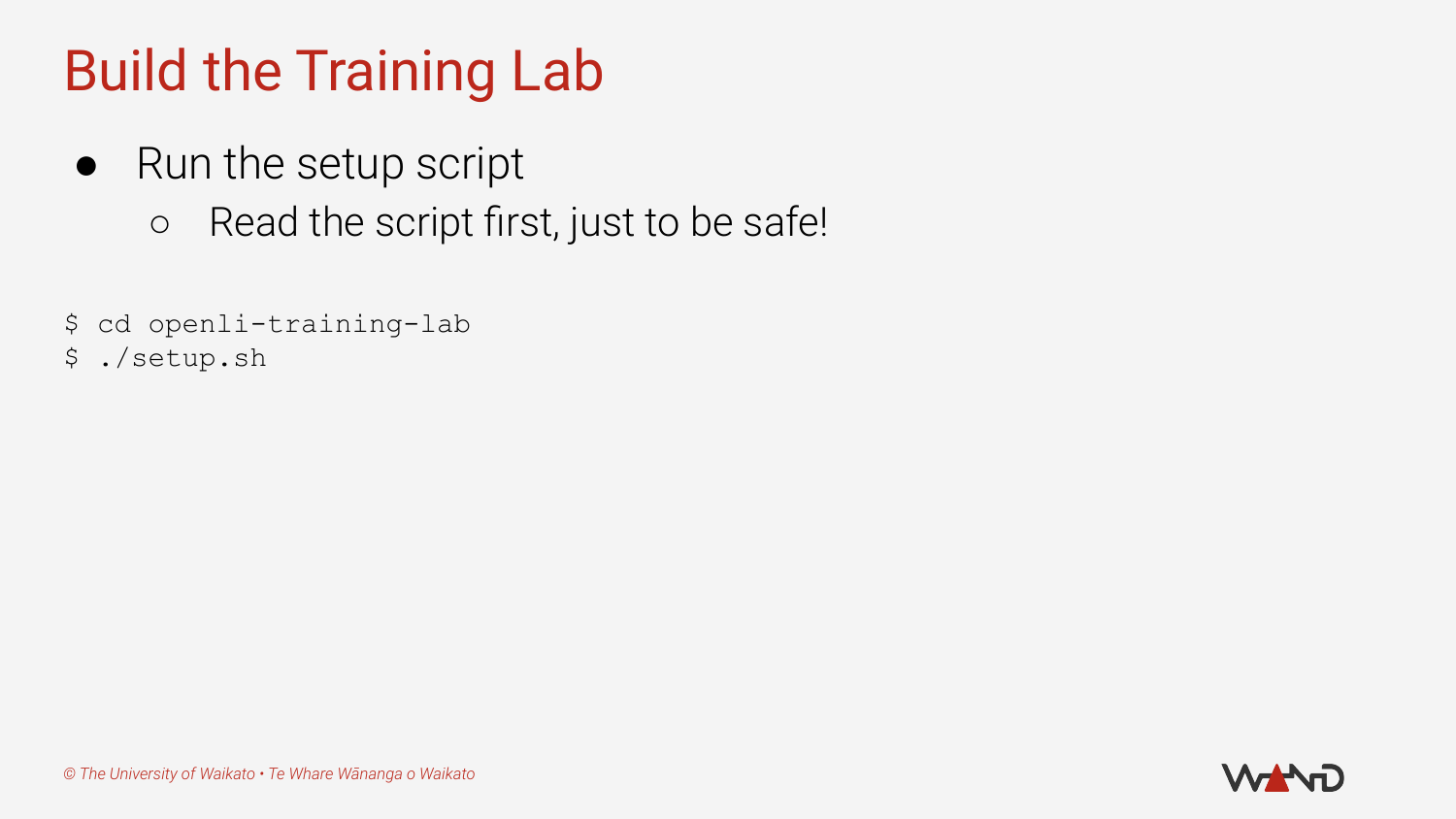# Build the Training Lab

- Four containers are now running on your host
	- Provisioner
	- Collector
	- Mediator
	- A "pretend" LEA

● OpenLI packages are already installed

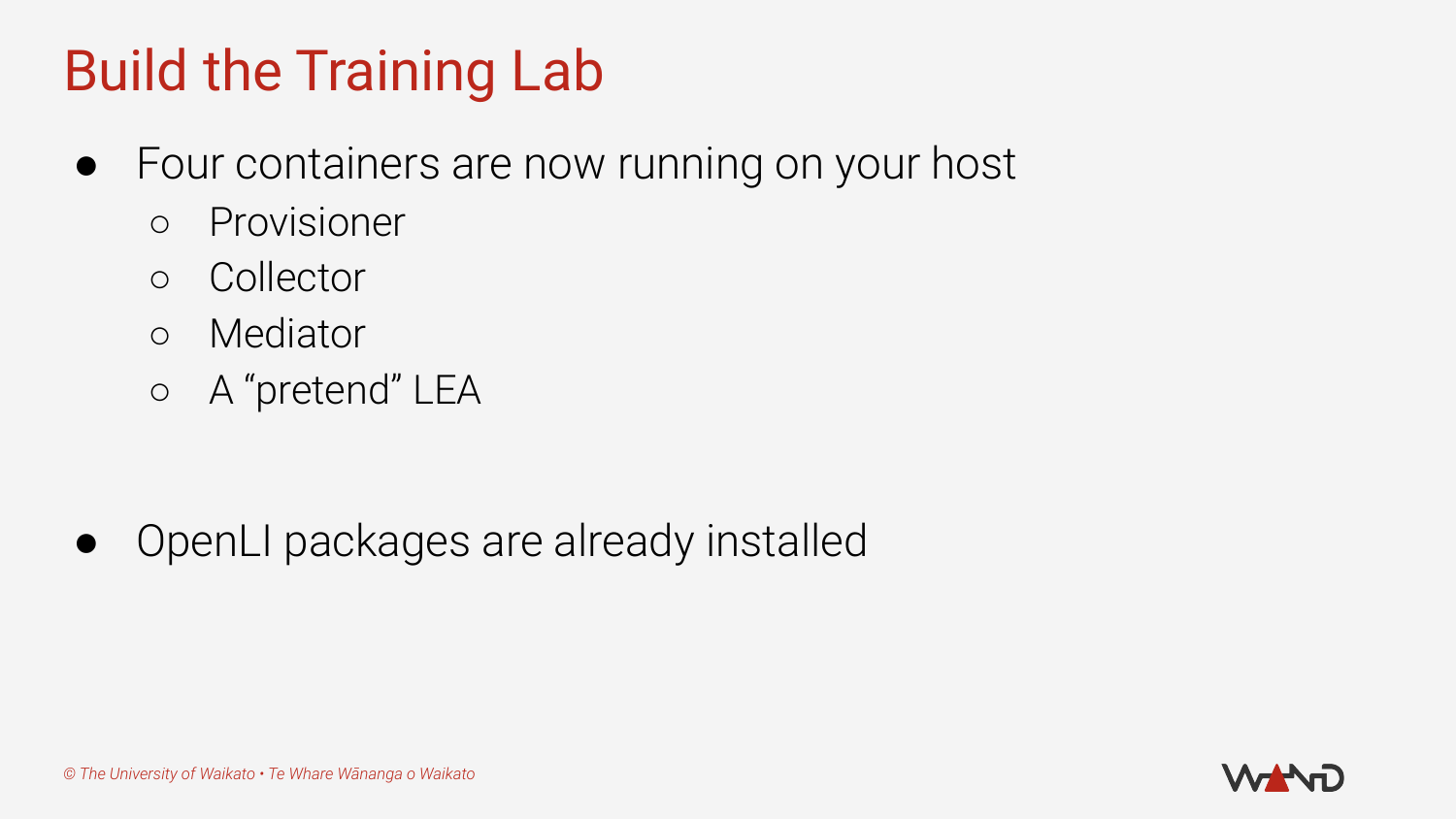

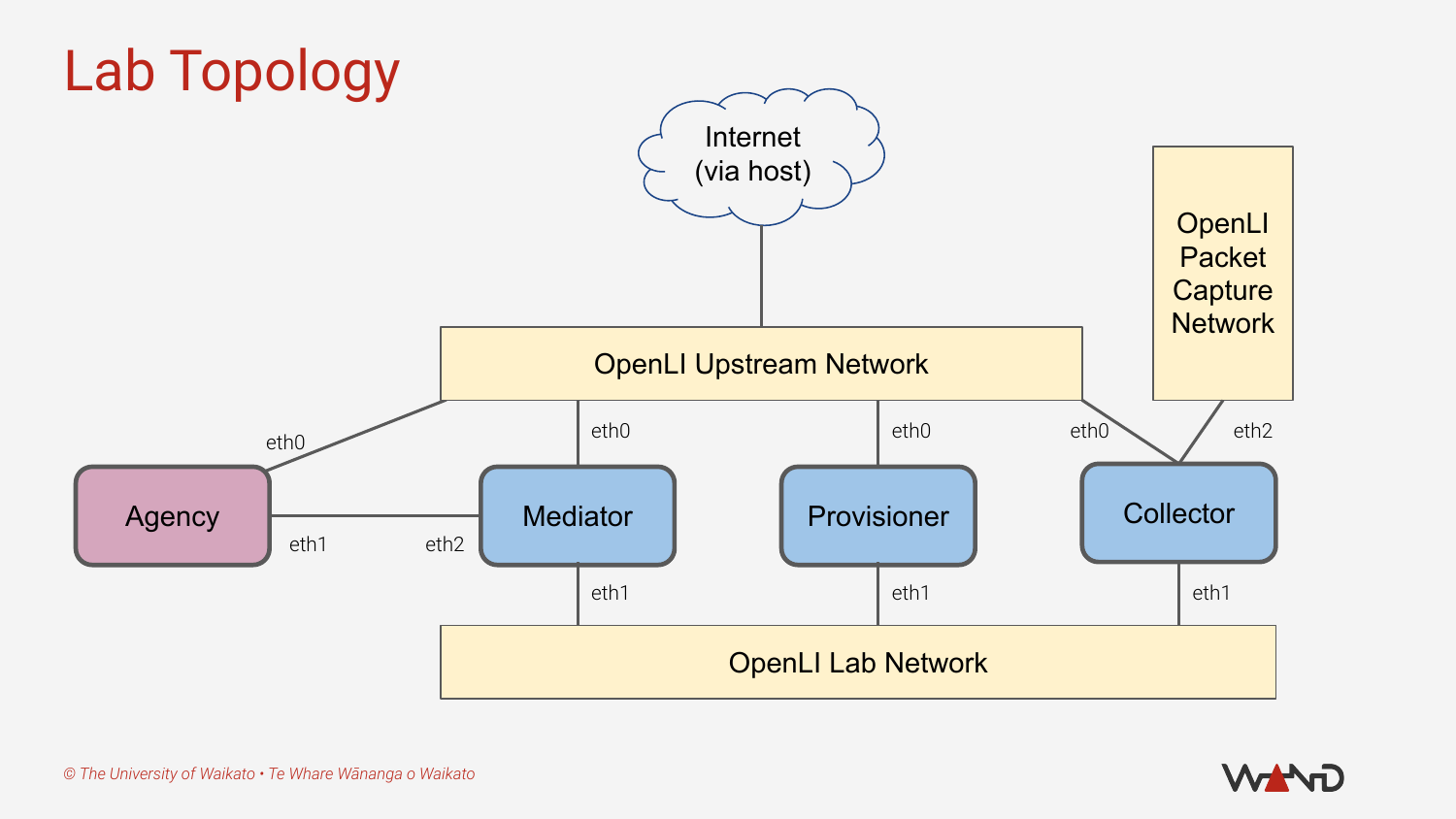# Topology Notes

eth0: access to upstream Internet ○ e.g. for installing software packages

● eth1: inter-component communication

 $\bullet$  eth2 on mediator: direct connection to the LEA

● eth2 on collector: interface for packet capture

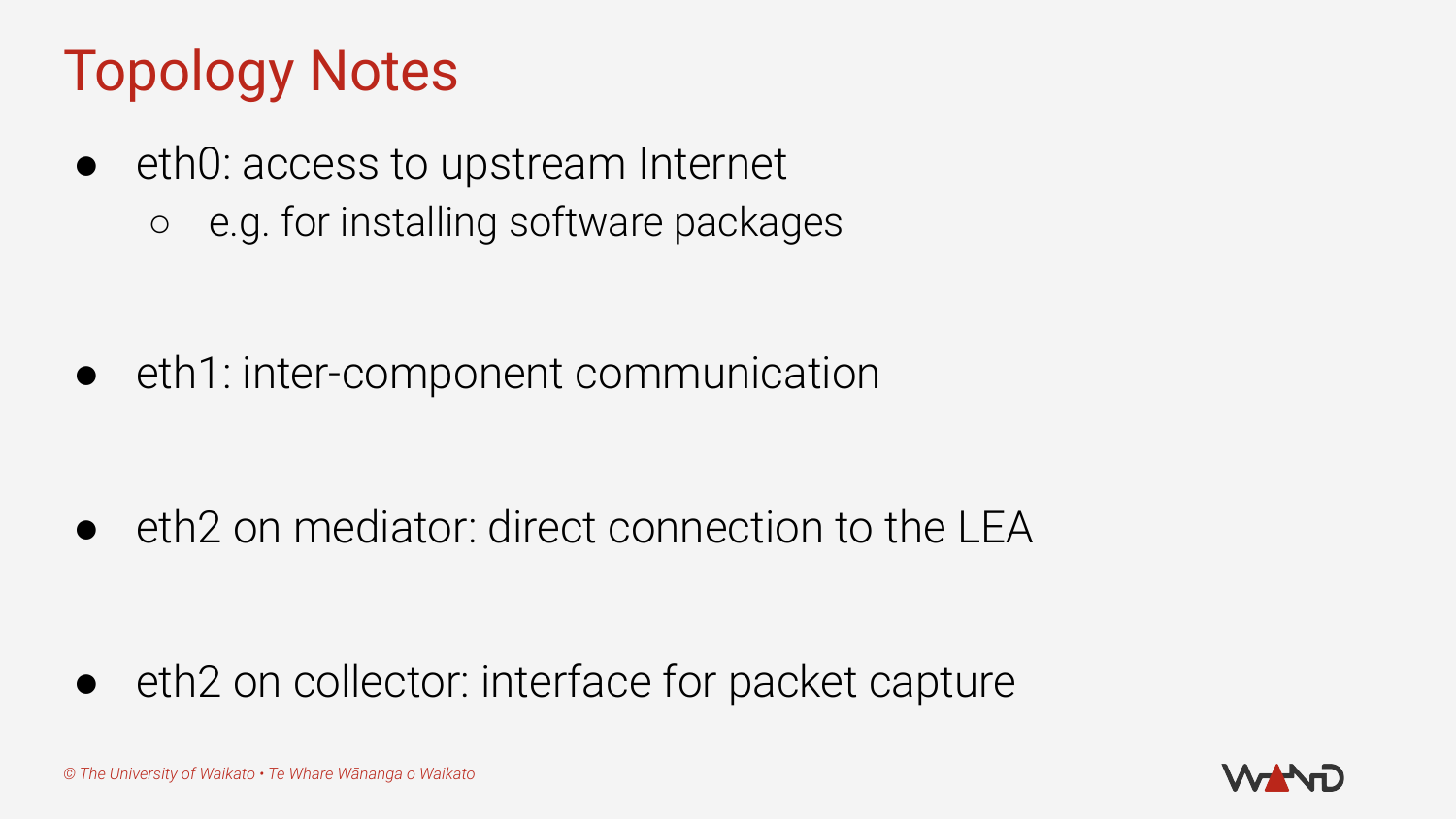# Container Login

- Use docker exec to run a shell on a container
	- Container names are:
		- openli-provisioner
		- openli-collector
		- openli-mediator
		- openli-agency

\$ docker exec -i -t openli-agency /bin/bash

root@627ad9000dc2:/home/openli-testagency#

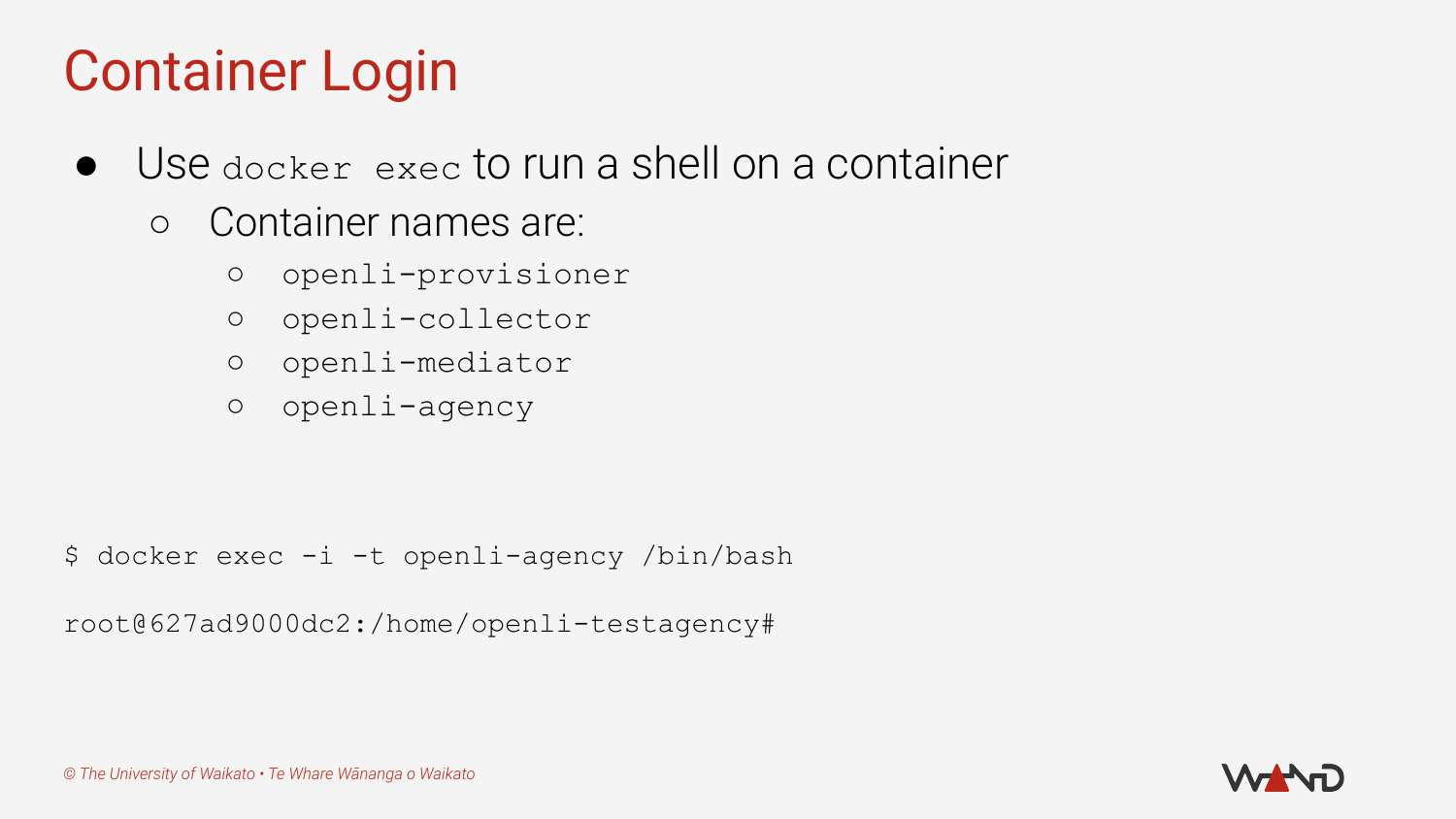#### Container Removal

- Use docker stop to halt a container
	- Once stopped, any local changes to the container will be lost

● Running setup.sh again will stop and recreate the containers ○ Clean slate approach

\$ docker stop openli-agency